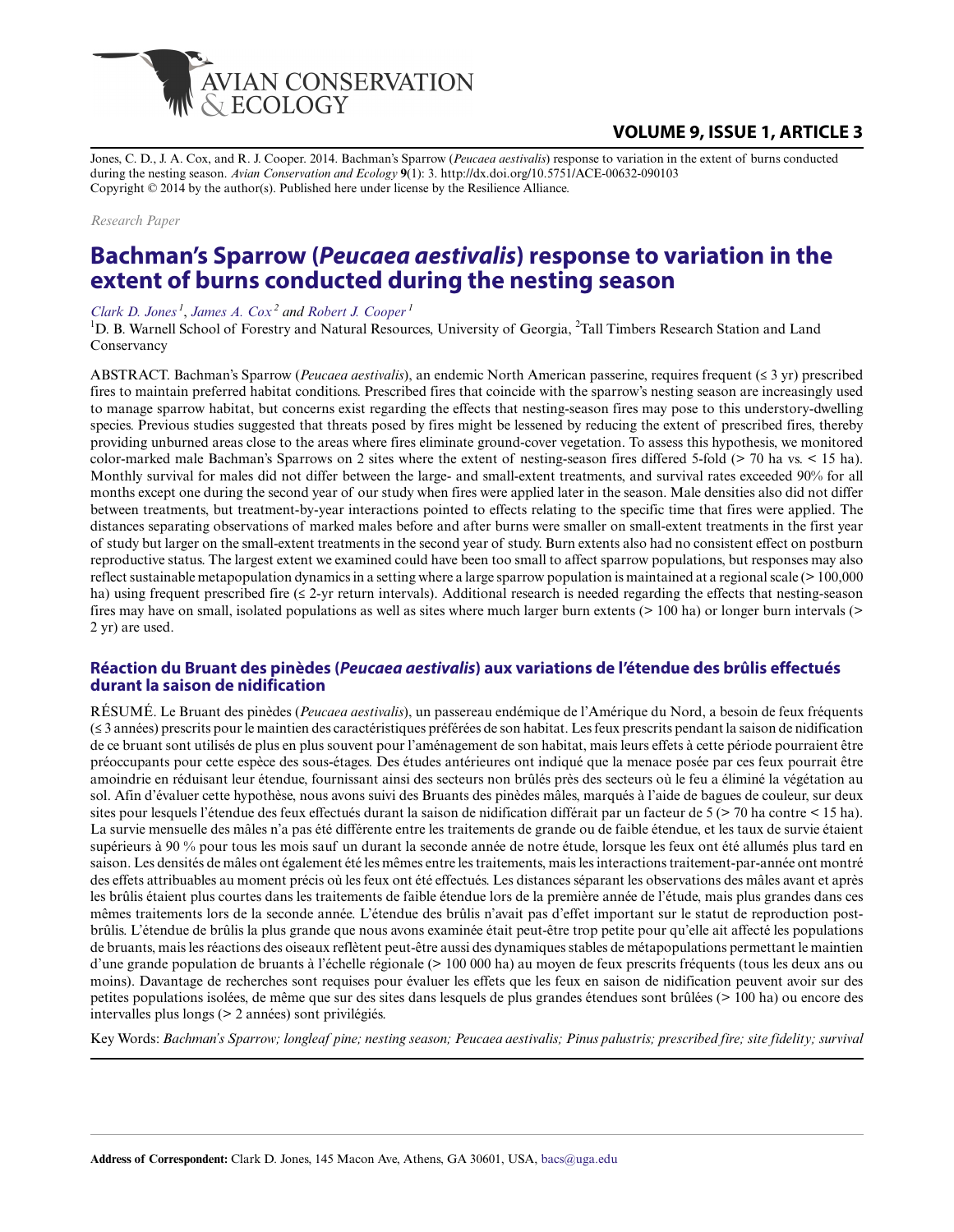#### **INTRODUCTION**

Longleaf pine (*Pinus palustris*) forests of the southeastern United States support some of the highest levels of species diversity in North America (Walker and Peet 1984, Clewell 1985, Hardin and White 1989, Drew et al. 1998). The diversity of longleaf forests is associated with a diverse ground-cover community maintained by frequent fires that occurred every 2-5 yr during seasonal periods of increased lightning activity (Bartram 1791 [1955], Ware et al. 1993, Glitzenstein et al. 2003, Huffman 2006). Prescribed fires now serve as surrogates for natural fires, and many prescribed fires are set during periods of peak lightning activity in an attempt to mimic the seasonal timing of historical fires (Seaman and Krementz 2000, Cox and Widener 2008).

Bachman's Sparrow (*Peucaea aestivalis*) is one of several species that is closely associated with the ground-cover community found in longleaf forests and consequently has life-history traits linked to frequent fire (Dunning 2006). Bachman's Sparrows forage and nest exclusively on the ground and typically do not occupy pine forests where fire has been excluded > 3 yr (Engstrom et al. 1984). Loss of open conditions at ground level, coupled with increases in woody shrubs, reduces habitat suitability for sparrows as postfire succession progresses, and suitable conditions may disappear  $\leq 18$  mo following the application of prescribed fire (Jones et al. 2013). Frequent prescribed fire may also enhance food resources once vegetation has recovered (Cox and Jones 2009) as well as alter nest-predator communities (Jones et al. 2004). Fire suppression over the past 150+ yr has led to degradation of longleaf forests and range-wide population declines for Bachman's Sparrow; thus the Bachman's Sparrow is now listed as a species of conservation concern in every state in which it breeds (Dunning 2006).

Although preferred habitat conditions for this ground-nesting sparrow are best maintained using prescribed fire (Dunning 2006), the breeding season for Bachman's Sparrow overlaps broadly with the time when lightning-season fires occurred historically, ca. April-June in many areas (Cox and Widener 2008). This overlap has led to concerns about the effects that increased use of nesting-season fires may have on sparrow populations. Seaman and Krementz (2000) reported that all radio-tagged Bachman's Sparrows dispersed and never returned to a site where a nesting-season burn was applied. They also documented lower sparrow abundances following the application of the nestingseason fire. In contrast, Cox and Jones (2007) found that colormarked males whose territories were burned by nesting-season fires did not abandon territories at an accelerated rate when compared to marked males residing on unburned areas. Cox and Jones (2007) also found home-range extents before and after nesting-season fires to be similar for color-marked males monitored on burned and unburned areas.

The threat that nesting-season fires may pose to Bachman's Sparrows could vary in relation to multiple factors including (1) the extent of the area burned (Lyon et al. 2000), (2) the intensity of the fire (Lyon and Marzluff 1985), (3) the specific time within the nesting season that fires are applied (Shriver et al. 1999, Tucker et al. 2006), and (4) the burning conducted on adjacent areas (Seaman and Krementz 2000). Nesting-season burns likely affected large areas over evolutionary time periods (Huffman 2006), but a reduction in the extent of areas burned might offset potential short-term impacts associated with burning because it would decrease the distance to unburned ground-cover vegetation. This hypothesis has been used to recommend smallextent burns in the management of some pine-grassland species (Wellendorf and Palmer 2009), but it has not been evaluated experimentally for Bachman's Sparrow.

We assessed the effects that the extent of nesting-season fires might have on Bachman's Sparrows by monitoring color-marked sparrow populations on 2 study areas where the extent of burns varied 5-fold. Both sites were dominated by mature longleaf pines and contained diverse, natural ground cover, but the prescribed fires conducted on one site averaged 10-15 ha in extent, whereas the fires on the second site were ∼5 times larger and averaged 70-100 ha in extent. If small-extent burns lessen the effects of burns by providing greater heterogeneity of burned and unburned habitat, we predicted that Bachman's Sparrows associated with small-extent fires should have (1) higher survivorship; (2) greater reproductive potential, i.e., more evidence of breeding activity; (3) greater densities; and (4) higher site fidelity when compared to sparrows associated with large-extent burns. If these predictions hold, reductions in the extent of burns might help stabilize or reverse the population declines evident for some managed populations. On the other hand, a reduction in the area burned also has the potential to increase the time and resources needed to conduct prescribed fires and could reduce the area burned each year (Lyon et al. 2000). If so, the extra time needed to conduct small-extent burns could reduce the acreage treated annually and lead to a decrease in population sizes and stability. A better understanding of the impacts that fire extent may have on Bachman's Sparrow populations could help land managers evaluate trade-offs surrounding the manner in which prescribed fires are applied.

# **METHODS**

#### **Study areas**

Our study was conducted on Pebble Hill Plantation (30°45′ N, 84°0′ W; Grady County, Georgia) and the Wade Tract (30°46′ N, 84°5′ W; Thomas County, Georgia). The study areas were managed by Tall Timbers Research Station, < 7 km apart, and dominated by mature (> 90-yr-old) longleaf pine woodlands. Ground cover across the study areas was dominated by wiregrass (*Aristida* spp.), runner oak (*Quercus pumila*), goat's rue (*Tephrosia* spp.), and other plants that can be eliminated by mechanical disturbance (Ambrose 2001), and this type of ground cover supports large sparrow populations (Rutledge and Conner 2002). Both study areas have also been maintained for decades using frequent prescribed fires, i.e.,  $\leq$  2-yr return intervals (Tall Timbers Research Station, *unpublished data*) and coincide with territories of the imperiled Red-cockaded Woodpecker (*Picoides borealis*), which is widely regarded as an indicator of mature pine forests in the southeastern United States (Jackson 1994). Management for mature timber, large areas of undisturbed ground cover, and the regular application of prescribed fires sustain large Bachman's Sparrow populations on both areas (Jones 2008).

#### **Fire treatments**

Nesting-season prescribed fires were applied in 2006 and 2007. The earliest nest recorded in the region had eggs on March 26,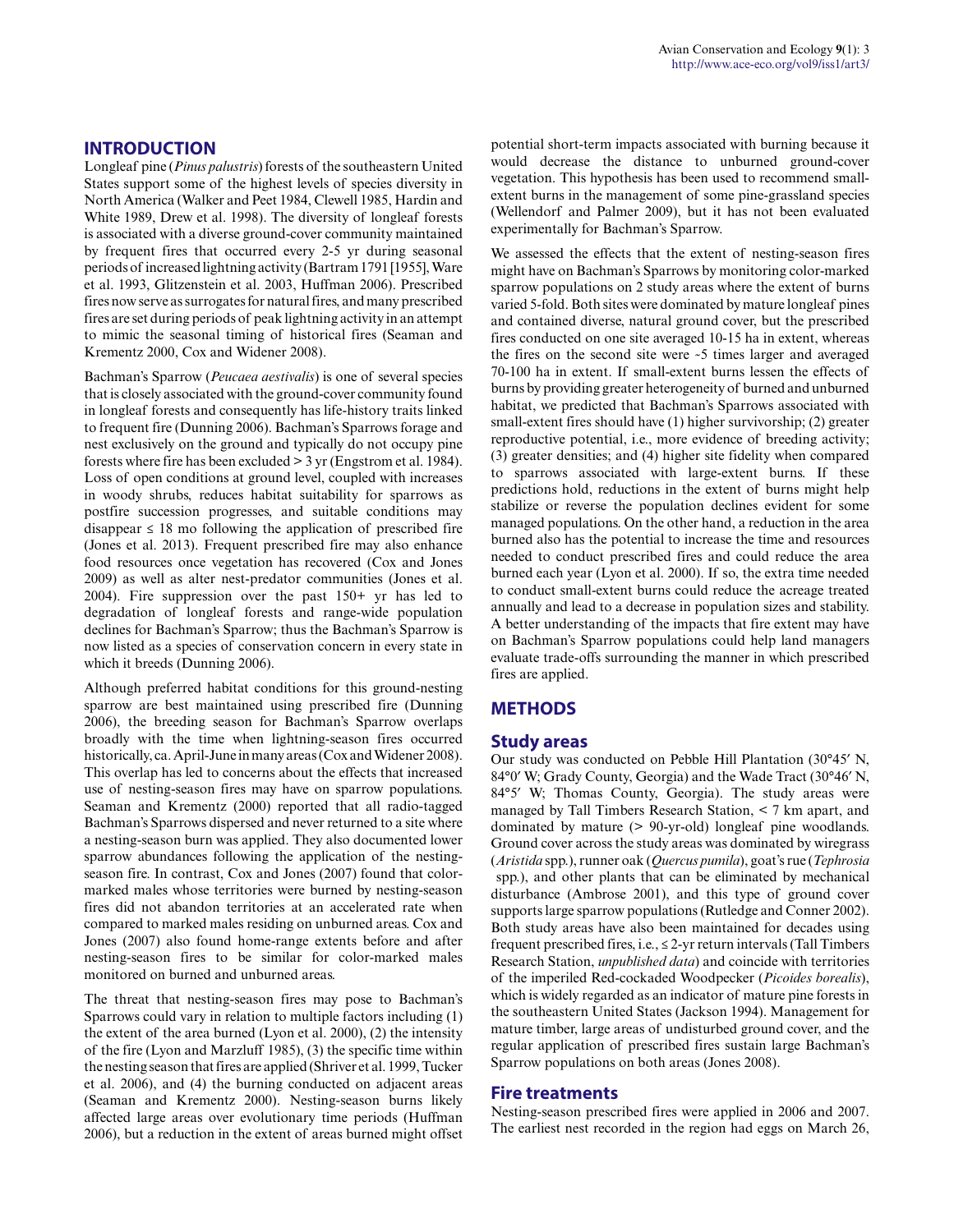whereas the latest nest fledged young on September 22 (J. Cox, *unpublished data*). Fires were set on both study areas during a 10 d period spanning the last week of April and the first week of May in 2006. Drought conditions during 2007 delayed the application of fire until June, but all burns in 2007 were also conducted during a 10-d period on both study areas. This type of annual variation is common on managed lands in the southeastern United States, and, because of the biennial burn regimes used, areas treated with prescribed fires in 2006 were previously burned in 2004, and areas treated in 2007 were previously burned in 2005 (Tall Timbers Research Station, *unpublished data*).

Large burn compartments (70-100 ha) were located in and around the large-extent study area on the Wade Tract, and smaller burn compartments that ranged 10-15 ha in extent were located on Pebble Hill (Fig. 1). Prescribed fires typically remove > 85% of the ground cover (Tall Timbers Research Station, *unpublished data*), and the smaller burn extents used on Pebble Hill provided unburned ground-cover vegetation within 150 m of all areas burned. In contrast, the larger burn units used on the Wade Tract created  $> 50$  ha of cleared ground  $\geq 150$  m from unburned vegetation. A large sparrow territory in this region typically spans ∼150 m (Cox and Jones 2009).

**Fig. 1**. Study plots and burn units for small-extent burns and large-extent burns. Large burn units (70 - 100 ha) were located in and around the large-extent study area on the Wade Tract, and smaller burn compartments that ranged 10 - 15 ha in extent were located on Pebble Hill. Plots on the large-extent study area were either burned or not burned during the 2-yr study, whereas plots on the small-extent study area were only partially burned each year.



On each of the 2 study areas, sparrows were monitored on 4 plots that each encompassed 15-24 ha ( $N = 8$ ). Each plot was capable of supporting 15-25 territories (Cox and Jones 2007). Plots on the large-extent study area were either burned or not burned during the 2-yr study, whereas plots on the small-extent study area were partially burned (ca. 50%) each year (Fig. 1). The experimental design could have been improved by randomly assigning burn treatments to plots; however, the property-based treatments were dictated by the management goals in effect and use of established trails as fire breaks.

# **Mark-resighting and density estimations**

Target netting (Jones and Cox 2007) was used to mark males using a unique combination of 3 plastic color bands and a single federal band. Marked individuals were resighted during weekly surveys of each plot conducted from late March through September. We also searched a 200-m area surrounding each plot to resight males whose territories fell along plot boundaries. Color-band combinations were determined using spotting scopes, and locations of marked males were recorded using a handheld Trimble Geo XM global positioning system (GPS) accurate to within 5 m. Locations ( $N = 2161$  in 2006;  $N = 1738$  in 2007) were processed for analysis using a geographic information system (GIS; ESRI 2006). Individual surveys typically lasted 5-6 h and were conducted on a rotational basis among plots. We also tallied observations at the end of each month and conducted additional surveys to locate color-marked individuals not yet sighted that month. Following Cox and Jones (2010), additional surveys (2-3 per month) were also performed 0.2-2 km outside study plots to locate dispersed individuals, hereafter called off-plot surveys. Offplot surveys were performed by walking through suitable habitat, playing Bachman's Sparrow vocalizations intermittently, and recording locations of marked and unmarked males using a GPS.

Sparrow abundances were estimated for each plot using spotmapping techniques similar to those used elsewhere for Bachman's Sparrow (Shriver and Vickery 2001). We walked transects spaced 100-150 m within each plot each month and played recordings of male songs to solicit territorial behavior. Most (> 90%) individuals encountered during these surveys were identified using their color bands to avoid double counting. Locations were georeferenced using GPS and entered into GIS so that density estimates could be made for each month based on the number of individuals observed in each plot and the total area surveyed. Because of differences in the months in which fires were applied during the 2-yr study, density estimates were pooled by study site and treatment and averaged for all months prior to and after burn treatments. Two months of observations preceded treatments, and 3 mo of observations followed treatments in 2006. In 2007, 4 mo of observations preceded treatments, and 2 mo followed treatments.

#### **Movement and reproductive status**

We used two procedures to assess the potential effects that nestingseason burns had on male movements. First, we used GPS to georeference all observations of marked birds and then calculated the average *x*,*y* coordinates for locations recorded prior to burns and locations recorded after burns, hereafter called pre- and postburn centroids, respectively. The minimum distances separating pre- and postburn centroids were determined using GIS (Cox and Jones 2007). We also used GIS to calculate the maximum distance among all recorded observations in a given year in an attempt to identify long-distance movements that might have been induced by burns. Following Cox and Jones (2007), we used maximum movements > 300 m to identify potential longdistance movements attributable to the burns. A causal relationship between long-distance moves and burns was inferred when a marked individual held a stable territory prior to burns but then moved  $> 300$  m within 2 wk following the burn and remained for the rest of the breeding season. Otherwise, the longdistance moves we observed were attributed to factors other than burning.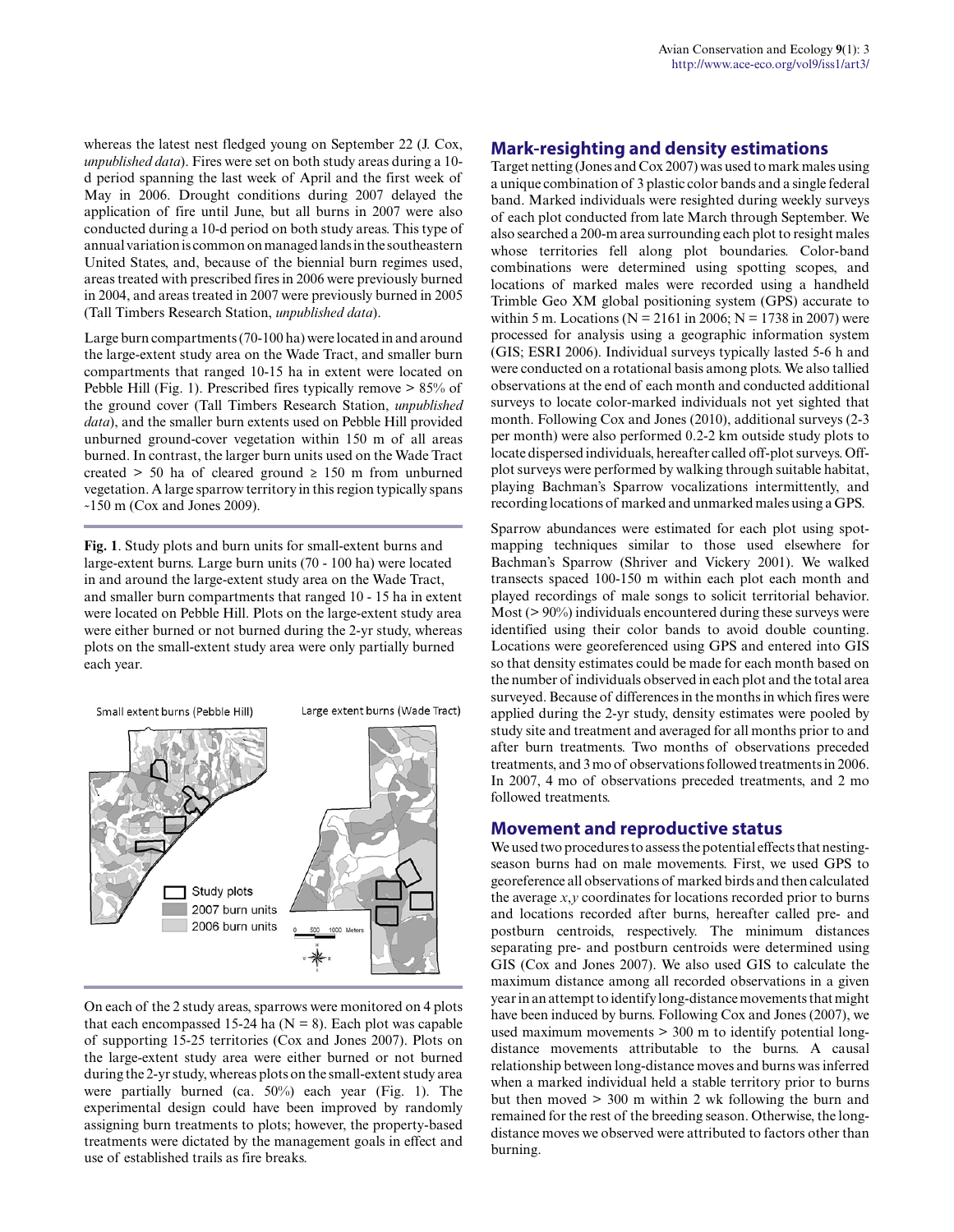The territories held by some marked individuals were not completely burned. Variation in the vegetation retained could influence responses independent of burn extent treatments. To assess the effects that fires had on individual territories, we created home-range polygons using the locations recorded for marked males observed  $\geq 10$  times prior to burns and 95% fixed kernel procedures provided by Hooge and Eichenlaub (1997). Areas of ground-cover vegetation that did not burn were digitized after each burn using GPS and entered into GIS (minimum patch size  $= 0.05$  ha). Unburned patches were cross-tabulated with homerange polygons to quantify the extent to which the ground-cover vegetation within each territory had been removed by fire treatments. We classified territories as burned when > 75% of the ground-cover vegetation was removed and unburned when  $\leq 25\%$ of the vegetation was removed. The number of observations used to create home-range polygons  $(≥ 10)$  was less than the number generally recommended for home-range studies (Ackerman et al. 1990); however, this minimum appeared to provide unbiased home-range estimations and enabled us to evaluate the effects that burns had on 59 individuals. An additional 17 individuals met our selection criteria in both years of our study. Therefore, to avoid pseudoreplication, we randomly selected only 1 yr of observations for these individuals.

We assessed reproductive potential for this same group of 59 males by monitoring each individual  $\geq 10$  min each week before and after burns to determine whether the individual was engaged in nesting activities. Although nests of Bachman's Sparrows are difficult to observe, unpaired males sing more frequently than males engaged in nesting activities (Sirman and Cox 2010), and the time allowed for observing each individual enabled us to observe the presence of females, males feeding young, and other behaviors associated with nesting (Sirman and Cox 2010). Based on the total observations accumulated for each individual before and after burns, we used a simple dichotomous classification to quantify the reproductive potential for individual males: (1) unpaired throughout the survey period or (2) engaged in nesting activities at some point during the survey period.

# **Statistical and survival analysis**

Summary statistics and statistical tests were calculated using Systat (version 12.0) and program R (R Core Team 2012). ANOVA was used to assess changes in sparrow density by treatment across both years of study. This analysis was based on a 2-period crossover design (Grizzle 1965) because 2 treatments, i.e., prescribed fire and no fire, were applied to each study plot in alternating years. The approach has the advantage of allowing each study site to serve as its own control because each plot, or portion of the plot for the small-extent burns, receives both treatments. Potential carryover effects were minimal in this setting because (1) nest-site suitability for Bachman's Sparrow changes markedly within the first 12 mo following a burn (Jones et al. 2013) and (2) similar burn treatments were applied consistently for  $> 10$  yr prior to this study.

Reproductive status, i.e., unpaired versus nesting, following burns was assessed using logistic regression. The 6-wk difference in the specific time that burns were conducted created variation in reproductive status by year with only 35% of males remaining unpaired following burns in 2006 compared with 48% in 2007. For this reason, we analyzed reproductive potential separately for each year and examined the influence of variables for the burn

extent of treatments, i.e., large or small; the amount of vegetation retained in a territory following a burn ( $> 75\%$  or  $< 25\%$ ), noting that some territories overlapped burned and unburned portions of the plot; and the reproductive status prior to burns, i.e., the success of individuals in securing mates, on whether an individual exhibited breeding evidence following burns.

A global model containing all predictors was created, and then subsets of the variables were used to construct candidate models. An information-theoretic approach (Burnham and Anderson 2002) was used to create and assess the relative fit of each model. The fit of each model was determined using Akaike's information criterion (AIC; Akaike 1973) with the small sample bias adjustment (AICc; Hurvich and Tsai 1989). Model averaging was used to incorporate uncertainty in model selection into the parameter estimates. Model-averaged estimates of the coefficients, standard errors, and 95% confidence intervals were calculated according to Burnham and Anderson (2002). Estimates of the regression coefficients and standard errors were weighted for each model according to their corresponding AICc weight and then used to compute a composite model. The composite model was composed only of parameters contained within the confidence set of models  $(\triangle AICc \leq 2)$ .

ANOVA was used to test whether the distances that individuals moved following burns differed by burn extent treatments. Distance measures were log-transformed to satisfy normality assumptions, based on the Shapiro-Wilk test in Systat, and distances were then compared with three factors: large- or smallextent burn treatments, burned or unburned territories, and the year of the observations. Chi-square statistics were used to assess variation in the number of long-distance movements observed.

Cormack-Jolley-Seber (CJS) models within program MARK (White and Burnham 1999) were used to estimate monthly apparent survival for treatment groups and to assess the effects of fire extent on survival. CJS models allowed apparent survival estimates to be generated across all sampling periods without being constrained by the detection probabilities of individuals during a single sampling period. We analyzed each year separately because of the difference in the timing of the application of the fire between years. Models estimating survival were created based on a priori knowledge of habitat and demographic relationships suspected to be driving differences in survival and detection. The model with the lowest AICc value of all candidate models was selected as the most parsimonious model with the best fit. To account for overdispersion, 1000 bootstrap simulations were conducted to assess model deviance for the global model and estimate ĉ, the variance inflation factor that would be applied to AIC values (QAICc; Burnham and Anderson 2002) for those data showing evidence of overdispersion (i.e.,  $\hat{c} > 1$ ). No adjustments were made for data lacking evidence of overdispersion. All models with a  $\triangle QAICc \leq 2$  of the best fitting model were considered part of the confidence set of models (Burnham and Anderson 2002); however, we reported the top 4 models.

# **RESULTS**

# **Density of males and reproductive status**

The average density (ha<sup>-1</sup>) of male Bachman's Sparrows prior to application of prescribed burns on small-extent plots was 0.36  $(SE = 0.08)$  and 0.41 ( $SE = 0.05$ ) in 2006 and 2007, respectively.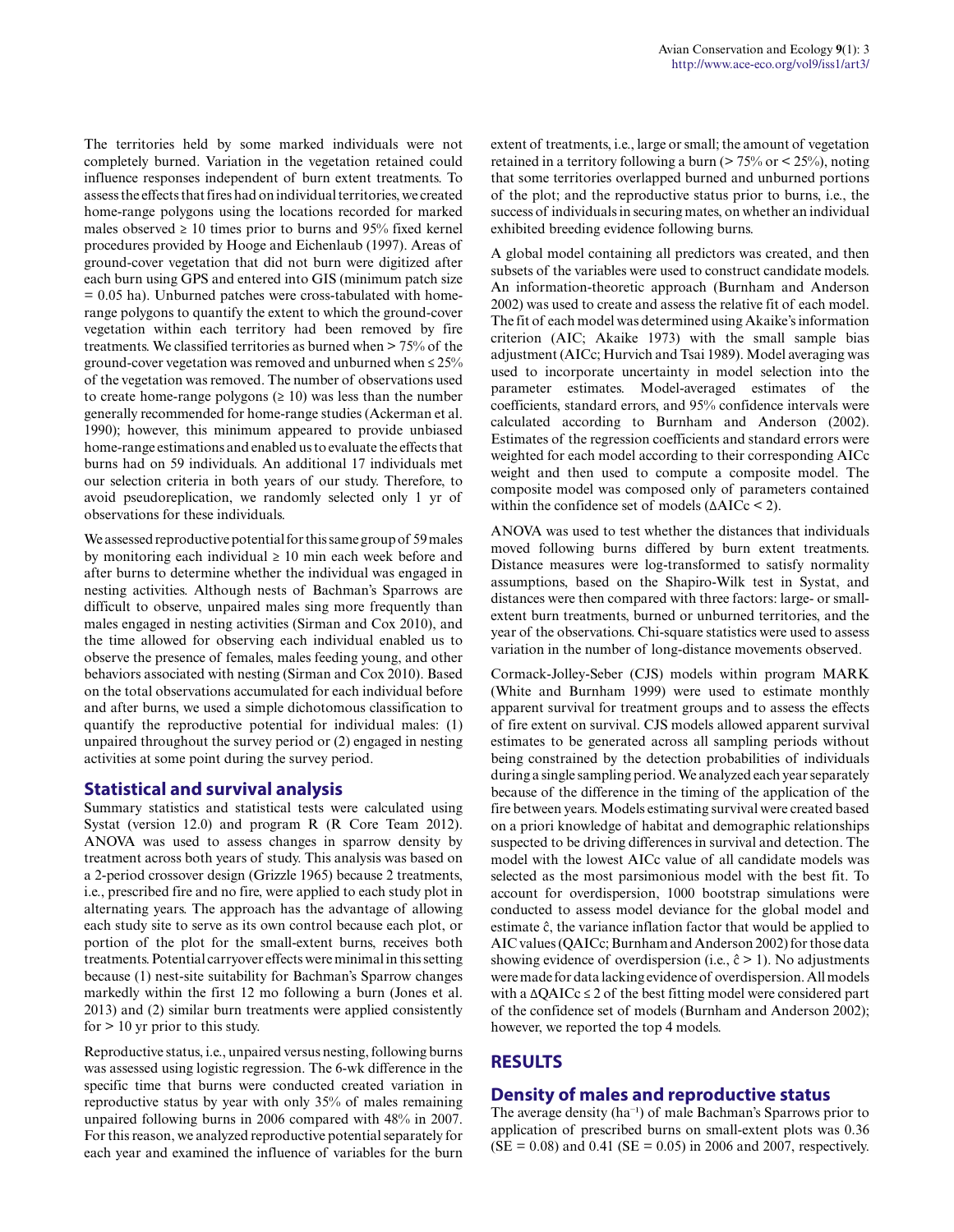Baseline densities on large-extent plots generally were higher in both years with  $0.57$  (SE = 0.09) and 0.54 (SE = 0.15) males in 2006 and 2007, respectively. Changes in the densities of males following the application of prescribed fire differed by year and by fire extent (Fig. 2). In 2006 (Fig. 2A), densities on large-extent burns increased by  $0.11$  (SE = 0.09) males following burns, whereas densities on small-extent burns decreased by  $0.11$  (SE = 0.03) males. In 2007 (Fig. 2B), sparrow density on both large- and small-extent burns declined following fires. However, small-extent fires exhibited larger decreases (averaging  $0.2$  males;  $SE = 0.09$ ), whereas large-extent fires decreased less (averaging 0.04 males; SE = 0.1). Changes in male densities observed on the large-extent plots were not significant ( $F_{1,2} = 3.55$ ; P = 0.21); however, changes in density on the small-extent plots were significant ( $F_{1,4} = 26.42$ ;  $P = 0.01$ ). When the overall effect of fire extent was examined, significant changes in male densities occurred ( $F_{1,8} = 20.84$ ; P = 0.002) relating to the lower densities observed after burns; however, a significant treatment-by-year interaction was also evident ( $F_{1,8}$  = 5.6; P = 0.05), indicating that the effect varied by year. Postburn densities were higher in 2006 but lower in 2007 (Fig. 2).

**Fig. 2**. Changes in density of male Bachman's Sparrows (*Peucaea aestivalis*) in 2006 (A) and 2007 (B) in response to large- or small-extent plots, pre- and postburn time periods, and burned and unburned fire treatments. Density estimates were pooled for months preceding application of prescribed fire and those following application. Error bars are 95% confidence intervals (\*, significance at the 0.05 level).



The proportion of males observed engaged in reproductive activities following burns averaged  $0.49$  ( $\pm$  0.34) over the course of this study. The average proportions observed on large-extent plots following burns were  $0.52 (\pm 0.10)$  and  $0.42 (\pm 0.83)$  in 2006 and 2007, respectively; whereas proportions on the small-extent treatments averaged 0.61 ( $\pm$  0.17) and 0.52 ( $\pm$  0.58) for the same time periods. The null model was present in the top models for the logistic regression analyses for reproductive evidence before and after the application of the burns (Table 1). The null model is an intercept-only model containing no predictor variables. Its presence in the top models indicates that it had a similar likelihood as the other models present in the confidence set. Model averaged parameter estimates for all parameters during both years were not significant (Table 2).

**Table 1**. Top models for predicting reproductive status of Bachman's Sparrows (*Peucaea aestivalis*) following the application of breeding-season prescribed fire. EXTENT distinguishes males associated with large-extent (70 - 100 ha burn blocks) or small-extent (< 15 ha) burn treatments. TERBURN (territory burned) distinguishes males that occupied home ranges where most  $(≥ 75%)$  ground cover was removed by fires versus males that occupied home ranges where most ground cover was not removed by fires (at least 75% retained). PREPAIR males were those individuals that were paired or showed other evidence of breeding prior to burns.

| Model            | AICc  | $\triangle$ AICc | AICcWt |
|------------------|-------|------------------|--------|
| 2006             |       |                  |        |
| null             | 51.02 | $\theta$         | 0.33   |
| <b>EXTENT</b>    | 52.23 | 1.21             | 0.18   |
| <b>PREPAIR</b>   | 52.63 | 1.61             | 0.15   |
| 2007             |       |                  |        |
| <b>TERBURN</b>   | 32.80 | $\theta$         | 0.25   |
| null             | 32.98 | 0.18             | 0.23   |
| TERBURN + EXTENT | 33.48 | 0.68             | 0.18   |
| <b>EXTENT</b>    | 34.33 | 1.53             | 0.12   |

# **Male survival**

Monthly survival estimates were based on 96 males monitored in 2006 and 115 males monitored in 2007. In 2006, the best model for male survival had constant survival, whereas detection probabilities varied by month (Table 3). This model was > 1.5 times more likely than other models that included burn extent and month-dependent survival and detection probabilities (Table 3). Based on the top model for 2006, the overall probability of monthly survival for all the males monitored was 0.93 (Table 4), and monthly detection probabilities varied from 0.48 during May-June to 0.81 during June-July. The May-June interval immediately followed the 2006 burns.

In 2007, the most parsimonious model indicated that survival varied by month and that detection probabilities varied by burn treatment (Table 3). This model was 8 times more likely than the next best model that contained monthly survival probabilities and constant detection probabilities. Estimates for monthly survival derived from this model were highest prior to burns in April-May  $(0.98, SE = 0.04)$  and lowest after burns from July to August  $(0.77,$  $SE = 0.07$ ) (Table 4). The probability of resighting differed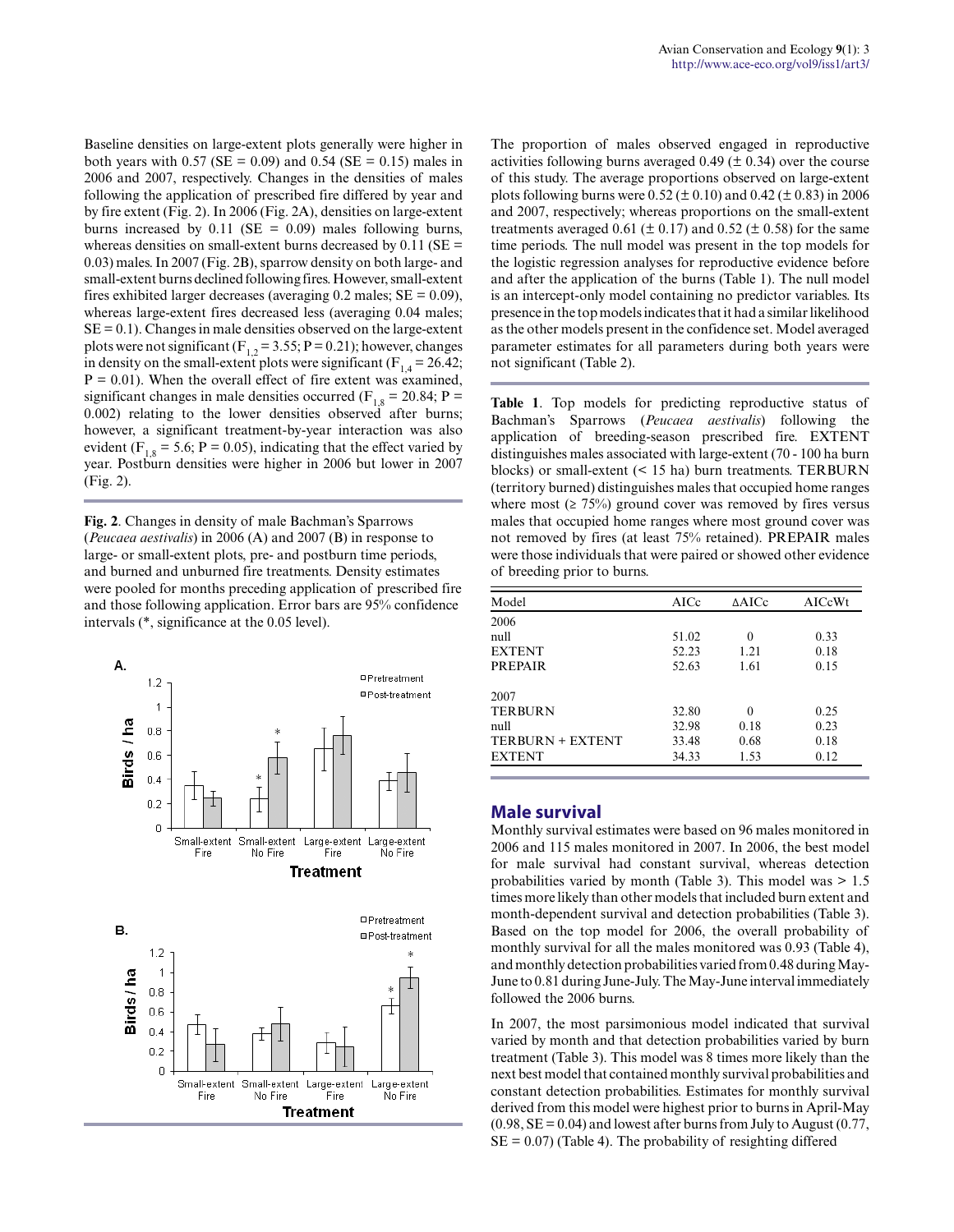**Table 2**. Model-averaged parameter estimates from top models for predicting reproductive status of Bachman's Sparrows (*Peucaea aestivalis*) following the application of breeding-season prescribed fire. EXTENT distinguishes males associated with large-extent (70 - 100 ha burn blocks) or small-extent (< 15 ha) burn treatments. TERBURN (territory burned) distinguishes males that occupied home ranges where most  $(≥ 75%)$  ground cover was removed by fires versus males that occupied home ranges where most ground cover was not removed by fires (at least 75% retained). PREPAIR males were those individuals that were paired or showed other evidence of breeding prior to burns.

|                | Estimate | Lower $95\%$ CI | Upper $95\%$ CI |  |
|----------------|----------|-----------------|-----------------|--|
| 2006           |          |                 |                 |  |
| <b>EXTENT</b>  | 0.693    | $-0.665$        | 2.051           |  |
| <b>PREPAIR</b> | 0.709    | $-1.086$        | 2.504           |  |
| 2007           |          |                 |                 |  |
| <b>TERBURN</b> | $-2.094$ | $-4.775$        | 0.587           |  |
| <b>EXTENT</b>  | 1.531    | $-0.821$        | 3.883           |  |
|                |          |                 |                 |  |

**Table 3**. Model selection for the effects of nesting-season prescribed fire (BURN) and extent of fire (EXTENT) on male Bachman's Sparrows (*Peucaea aestivalis*) monthly survival during 2006 and 2007. The top five models are shown for each year, but the confidence set included only those models with a ΔQAICc < 2.0. φ, probability of survival; p, probability of resighting; t, time dependence; •, constant.

| Model                     | OAICc  | ∆OAICc   | <b>OAICcWt</b> |
|---------------------------|--------|----------|----------------|
| 2006                      |        |          |                |
| $\varphi(\cdot)p(t)$      | 420.13 | $\theta$ | 0.29           |
| $\varphi(BURN)p(t)$       | 420.87 | 0.74     | 0.19           |
| $\varphi$ (EXTENT) $p(t)$ | 422.12 | 1.98     | 0.11           |
| $\varphi(t)p(t)$          | 422.14 | 2.01     | 0.11           |
| 2007                      |        |          |                |
| $\varphi(t)p(BURN)$       | 555.37 | $\Omega$ | 0.64           |
| $\varphi(t)p(\cdot)$      | 559.53 | 4.17     | 0.08           |
| $\varphi(\cdot)p(t)$      | 559.95 | 5.58     | 0.07           |
| $\varphi$ (EXTENT) $p(t)$ | 560.29 | 4.92     | 0.06           |
| $\varphi(t)p$ (EXTENT)    | 561.34 | 5.94     | 0.03           |

between burned and unburned treatments with burned plots having a lower resighting probability  $(0.51, SE = 0.05)$  than unburned plots  $(0.67, SE = 0.04)$ .

#### **Male movement**

The median displacement of pre- and postburn centroids across all years was 104 m ( $\mu$  = 124, SD = 132; N = 59). The median displacement on large-extent treatments was  $112$  m ( $\mu$  = 122, SD)  $= 52$ ; N = 18) in 2006 and 103 m ( $\mu$  = 115, SD = 84; N = 15) in 2007. The median displacement on small-extent treatments was 81 m ( $\mu$  = 87, SD = 38; N = 18) in 2006 and 116 m ( $\mu$  = 235, SD  $= 321$ ; N = 8) in 2007. An ANOVA using the log-transformed distances separating pre- and postburn centroids indicated that significantly shorter postburn distances occurred on small-extent

**Table 4**. Estimated monthly survival for male Bachman's Sparrows (*Peucaea aestivalis*) in 2006 and 2007 based on the most parsimonious models provided in Table 3.

| Year | Months      | Survival<br>probability | 95% CI        |
|------|-------------|-------------------------|---------------|
| 2006 | (constant)  | 0.93                    | $0.87 - 0.96$ |
| 2007 | Apr - May   | 0.98                    | $0.57 - 0.99$ |
|      | May - June  | 0.94                    | $0.74 - 0.99$ |
|      | June - July | 0.97                    | $0.39 - 0.99$ |
|      | July - Aug  | 0.77                    | $0.59 - 0.88$ |
|      | Aug - Sept  | 0.94                    | $0.23 - 0.99$ |

**Table 5**. Analysis of variance comparing the log-transformed distances separating pre- and postburn centroids calculated for color-banded males  $(n = 59)$  monitored in 2006 and 2007. Centroids represent the average *x*, *y* coordinates for observations collected for marked Bachman's Sparrows (*Peucaea aestivalis*) during each year of study. EXTENT distinguishes males associated with large-extent (70 - 100 ha burn blocks) or smallextent (< 15 ha) burn treatments. TERBURN (territory burned) distinguishes males that occupied home ranges where most  $(≥$ 75%) ground cover was removed by fires versus males that occupied home ranges where most ground cover was not removed by fires (at least 75% retained).

| Year | Factor         | SS    | df | F-ratio | p-value |
|------|----------------|-------|----|---------|---------|
| 2006 | Extent         | 0.334 |    | 7.838   | 0.009   |
|      | <b>TERBURN</b> | 0.008 |    | 0.199   | 0.659   |
|      | Extent*TERBURN | 0.109 |    | 2.560   | 0.119   |
|      | Error          | 1.376 | 32 |         |         |
| 2007 | Extent         | 0.408 |    | 6.002   | 0.024   |
|      | <b>TERBURN</b> | 0.437 |    | 6.432   | 0.020   |
|      | Extent*TERBURN | 0.380 |    | 5.587   | 0.029   |
|      | Error          | 1.291 | 19 |         |         |

plots in 2006 (Table 5); however, postburn movements were significantly larger on small-extent plots in 2007. The vegetation not burned within a territory also influenced movements in 2007 (Table 5). Males on the small-extent plots whose territories were extensively burned in 2007 had the largest postburn movements of any category (Table 5).

Approximately 25% ( $N = 36$ ) of the maximum within-year movements were long-distance moves ( $>$  300 m). Although the number of long-distance moves was consistent from year to year  $(X^2 = 1.092; P = 0.296)$ , more of the long-distance moves recorded on small-scale plots appeared to bear some relationship to burns  $(X^2 = 8.916; P = 0.003)$ . For example, the percentage of longdistance moves observed on the small-extent plots within 2 wk of burns ranged from 57% (4 of 7) in 2006 to 89% (8 of 9) in 2007. In contrast, only 2 of the 11 (18%) long-distance moves recorded on large-scale burn plots in 2006 and only 3 of the 11 moves recorded in 2007 (27%) occurred within 2 wk after burns. Most (77%) long-distance movements recorded on the large-extent plots took place prior to burning. Differences in the total number of marked males encountered during off-plot surveys might bias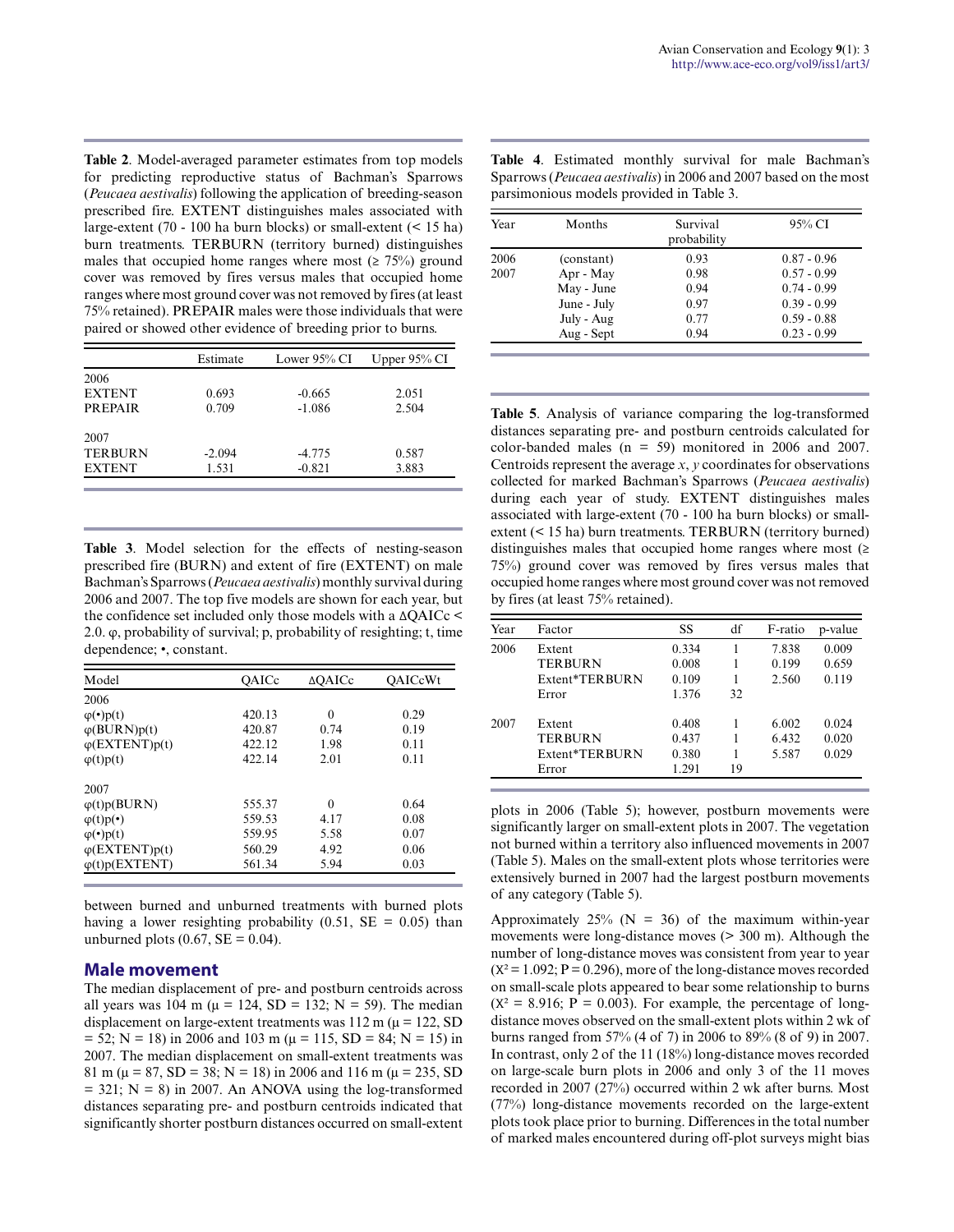these results, but such encounters were equally distributed between small- and large-extent study areas ( $N = 3$  on both study areas).

# **DISCUSSION**

Although a reduction in the extent to which prescribed fires are applied might improve the retention and survival of Bachman's Sparrows after burns are completed, we failed to detect significant changes in the retention, breeding potential, and other response variables when burn extent was reduced from 70 ha to 15 ha. Male abundances generally were higher on areas where large-extent burns were used, and male survival and breeding status were also similar under different burn-extent treatments. There were differences in the postburn movements recorded for males, but the results were inconsistent across years. The smallest and largest postburn movements occurred on the small-extent plots. These results likely reflect the complex relationship among fire frequency, habitat quality, territoriality, metapopulation dynamics, and the life-history traits of a species that evolved in a setting where large-extent burns occurred frequently.

Vegetation features associated with Bachman's Sparrow nest sites are highly ephemeral as postburn vegetation succession proceeds (Jones et al. 2013). Open ground is an important structural feature that enables sparrows to move freely at ground level and also find food. Suitable ground-level conditions become scarce in the setting studied within 18 mo following a burn as vegetation grows and accumulates (Jones et al. 2013). As a result, the areas that were burned each year in this study had less suitable nest-site conditions at the outset of the breeding season because those areas had been burned ∼2 yr previously. This difference likely accounted for the long-distance movements observed prior to burns on some of our plots. Conversely, the areas that were not burned during our study had preferred nest-site conditions because those areas had been burned ∼10-12 mo earlier. This recurring and rapid shift in habitat suitability has implications for the areas that sparrows might use because an implicit assumption underlying the potential advantages of small-extent burns is that unburned areas proximate to the areas burned are available to individuals displaced by burns. As noted by Seaman and Krementz (2000), this assumption will not hold in areas where territorial male Bachman's Sparrows actively defend space against intruders. We did not quantify territorial interactions following burns, but territorial defense is expected to be more intense on areas with higher quality nest-site conditions (Koronkiewicz et al. 2006). In addition, the largest postburn movements we observed occurred on the small-extent burn treatments in 2007 and frequently involved dispersal to other study plots (75% of observations), not movement into the nearest block of unburned vegetation (25% of observations).

On sites where longer burn intervals are used to manage sparrow habitat, e.g.,  $\geq 3$ -yr return intervals, we hypothesize that sparrow responses could differ because the juxtaposition of preferred and less preferred ground-cover characteristics would be more complex. In these settings, prescribed fire would be applied to areas with 3 yr of postfire growth, i.e., lowest quality; whereas areas with 1 yr, i.e., highest quality, and 2 yr, i.e., medium quality, would exist nearby. Sparrow densities and territorial interactions should be lower in the 2-yr patches and thus provide better refuge for individuals displaced by fire. In addition, because Bachman's Sparrows appear to maintain year-round territories (Cox and Jones 2009), territorial exclusion could affect postburn settling patterns when prescribed fires are conducted outside the breeding season.

Reduced reproductive potential is frequently cited as a drawback associated with nesting-season burns (Seaman and Krementz 2000). We quantified indirect measures of productivity and found no differences attributable to the extent to which nesting-season fires were applied. In 2006, the proportions of males observed engaged in nesting activities were similar across extent treatments, and most males failed to engage in nesting activities until after the burns were conducted early in the breeding season. In 2007, the proportions of males engaged in nesting activities again were similar across treatments, but most males secured mates prior to the burns conducted. The proportions of males we observed engaged in breeding attempts were similar to those reported elsewhere (Tucker et al. 2006, Sirman and Cox 2010). Furthermore, Jones et al. (2013) found that the vast majority of the sparrow nests constructed in this region occurred on areas with 1 yr of postburn growth rather than areas that had 2 yr of postburn growth. Rapid postburn plant succession creates dense ground-cover conditions that reduce foraging and nest-site suitability (Jones et al. 2013). Fires thus effectively increased the reproductive potential of the areas that were burned and likely improved nesting conditions for the following year.

Bachman's Sparrows exhibit several life-history traits that appear to be shaped by the frequent, large-extent fires that have been prevalent in longleaf ecosystems over evolutionary time periods (Huffman 2006). One such trait is the capacity to track the shifting and ephemeral resources created by fire. Several marked males (N = 6) that were holding territories on sites scheduled for burns abandoned the territories before burns were applied, whereas others moved into burned areas soon after treatments were applied. As is the case with the vegetation associated with nest sites, food items sought by Bachman's Sparrows can vary markedly in relation to application of prescribed fires (Clewell 1989, Duever 1989, Platt et al. 1991), so these pre- and postburn movements likely were associated with attempts to find new areas with better nest-site conditions and/or food resources. Bachman's Sparrows also have been observed establishing territories within days following a nesting-season burn and remaining on these areas throughout the remainder of the breeding season (Shriver and Vickery 2001, Tucker et al. 2006). Although frequent movement may be equated with lowered habitat quality in some species (Winker et al. 1995), for species that reside in ephemeral habitats, movement is essential for tracking shifting resources and may be an imprecise gauge of habitat quality and responses to ecological disturbances.

Additional life-history traits associated with frequent fire include high survival, an extended nesting season, i.e., March to September in this area, and multiple broods (Haggerty 1994). The monthly survival rates we observed were similar to the values reported for sites that were not subjected to burns (Krementz and Christie 1999, Stober and Krementz 2000). We also recorded postburn reproductive activity across both sites in both years of study. Collectively, high survival and mobility can combine to form a stable metapopulation provided that subpopulations intermittently function as sources (Hanski et al. 1996). Adult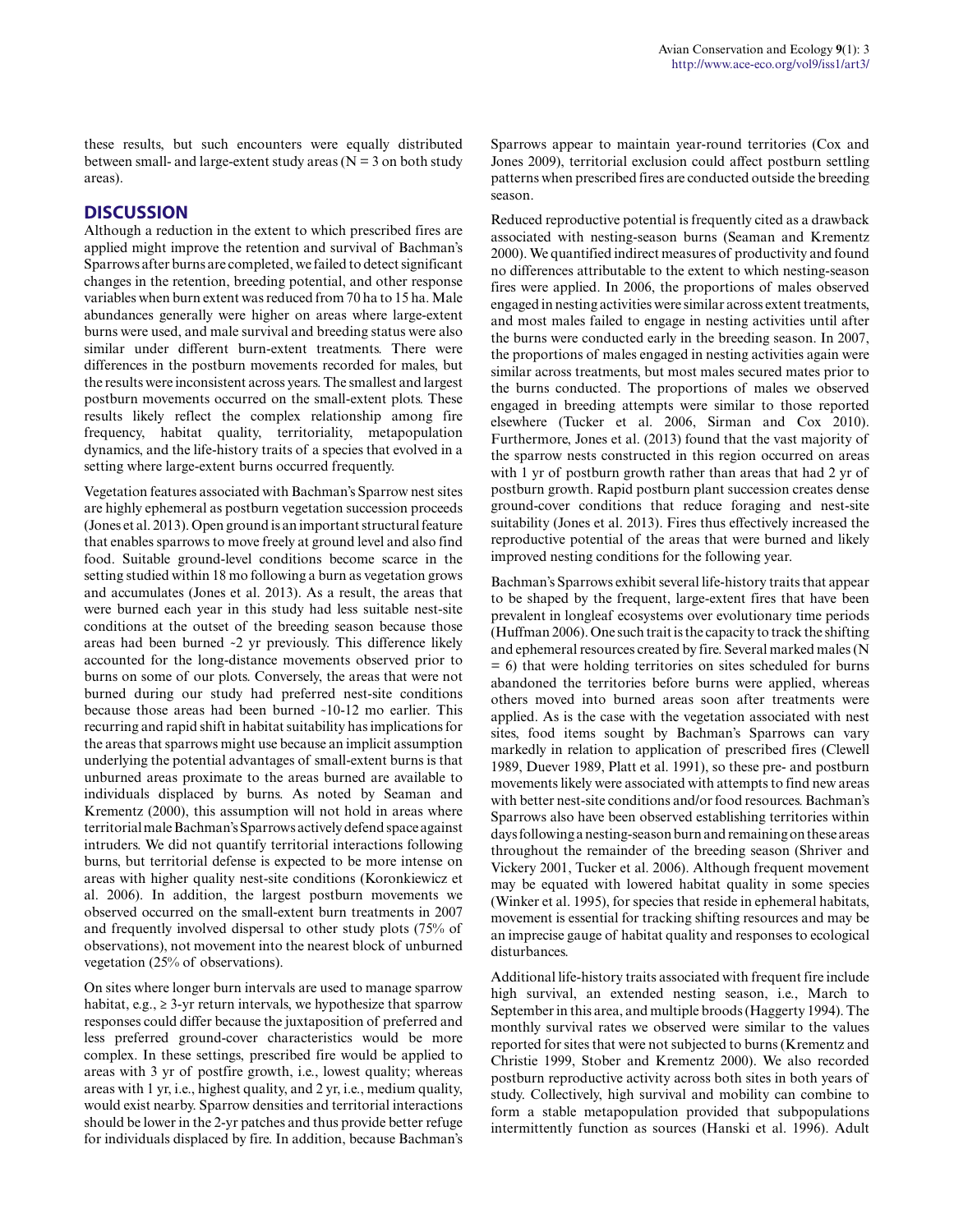survival also has a larger influence on population growth rates in Bachman's Sparrow than does annual productivity (Cox and Jones 2010), so a loss in productivity could be offset by enhanced productivity or survival in months or years following prescribed fire (Tucker et al. 2004).

Interaction effects between extent of treatments and year were observed in comparisons of male densities and postburn movements. The lower male densities, monthly differences in survival, and greater postburn movements observed in 2007 suggested that the specific time that nesting-season fires were applied, which was later in the season because of drought delaying initiation of fire, probably influenced sparrows more so than the extent to which fires were applied. The higher preburn reproductive indices recorded in 2007 also suggested that the later timing of fires likely enabled many males to complete initial nesting attempts. Based on observations of nest success (Jones et al. 2013), we do not think that the drought influenced nest success or other reproductive activity on our study areas. However, our study only took place over the course of 2 yr, and additional investigation of the influences of drought on Bachman's Sparrow demographics and habitat management is warranted. Historically, fires likely occurred under a great range of weather conditions and burned for several days or weeks, including nighttime periods when higher relative humidity and lower wind speeds would lower fire intensity and likely create a greater patchwork of burned and unburned ground-cover vegetation relative to areas burned during daylight hours with lower relative humidity. Variation in bird responses to such subtleties will be difficult to assess, but these factors may have greater importance than the extent to which fires are applied.

The burn extents used in this study may have been too small to have an effect (Wiens et al. 1986); however, other studies have reported extent-related effects in situations where much smaller differences in burn blocks were used (Wellendorf and Palmer 2009). Martin (2009) studied the effects of fire extent on the nesting success and survival of the Northern Bobwhite (*Colinus virginianus*) using burn extents similar to those we used. Martin (2009) found that fire extent had some bearing on quail demographics but that it was inconsistent and generally less important than weather and other factors. Management for the Northern Bobwhite often strives for small improvements in demographic parameters to help improve recreational hunting. Management for the maintenance of sustainable populations is the common goal for Bachman's Sparrows, and this goal can be achieved using burn blocks much larger than those needed to improve quail numbers.

The amount of unburned vegetation remaining in a territory did not influence reproductive success in our study; however, male displacement distances were shorter on small-extent plots during 2006 and longer during 2007. Additionally, there was an interaction between the extent of burns and proportion of territory burned during the second year of our study in 2007. We suspect that drought conditions, which delayed the application of prescribed fires in 2007, likely resulted in the increased distances we observed on the small-extent plots. Those territories with little or no unburned patches remaining resulted in large movements. In drought years especially, applying prescribed fire in a manner that leaves some unburned patches behind, i.e., applying fire when

relative humidity is high, may decrease displacement distances, but further study is needed.

The relationships between prescribed fire and Bachman's Sparrow population dynamics are complex and require comprehensive assessments of survival, reproduction, and other demographic variables over multiple years. The abandonment of territories monitored by Seaman and Krementz (2000) led them to conclude that nesting-season fires had negative effects. We observed several males  $(N = 5)$  abandoning territories both before and after fires were conducted, and we suggest that these males may have abandoned territories for different reasons. Preburn abandonment likely occurred in response to the loss of suitable nest-site conditions as postburn succession progressed (Jones et al. 2013), whereas postburn abandonment likely occurred because of the vegetation removed by fires. Additional study is also needed in situations where small, isolated populations occur. The region we studied supported a large regional sparrow population that extended over > 100,000 ha (Cox et al. 2001). The effects of largeextent burns likely will differ in areas with longer burn rotations, less productive soils, and/or small, isolated sparrow populations. Even so, nesting-season burns will not likely threaten Bachman's Sparrow populations if the burns make up part of a comprehensive burn program that strives to achieve frequent burn intervals. Nesting-season fires can help to increase the acreage burned each year, and because small-extent fires can increase the time and effort needed to complete a burn (Lyon et al. 2000), we recommend that land managers conduct burns to the extent needed to achieve ≤ 3-yr fire-return intervals but also monitor their sparrow populations to ensure population growth and persistence under these treatments.

*Responses to this article can be read online at:* <http://www.ace-eco.org/issues/responses.php/632>

#### **Acknowledgments:**

*Financial support was provided by the Jelks Family Foundation, the Nongame Wildlife Grants Program of the Florida Fish and Wildlife Conservation Commission, the Power of Flight Bird Conservation Program sponsored by the Southern Company and the National Fish and Wildlife Foundation, and the Georgia Department of Natural Resources. The Wildlife Research Endowment at Tall Timbers Research Station and Land Conservancy also provided logistic support for this project. We also thank M. Klostermann, C. Martin, S. Padgett, E. Pipher, C. Sacco, K. Sash , E. Staller, E. Toriani, and B. Widener for assistance in the field and B. Mattsson, D. R. Norris, K. Pacifica, S. Rush, C. Shea, K. Stodola, and two anonymous reviewers for their feedback on analysis and earlier versions of this manuscript.*

#### **LITERATURE CITED**

Ackerman, B. B., F. A. Leban, M. D. Samuel, and E. O. Garton. 1990. *User's manual for Program HOME RANGE.* Second Edition. Technical Report 15, Forestry, Wildlife and Range Experiment Station, University of Idaho, Moscow, Idaho, USA.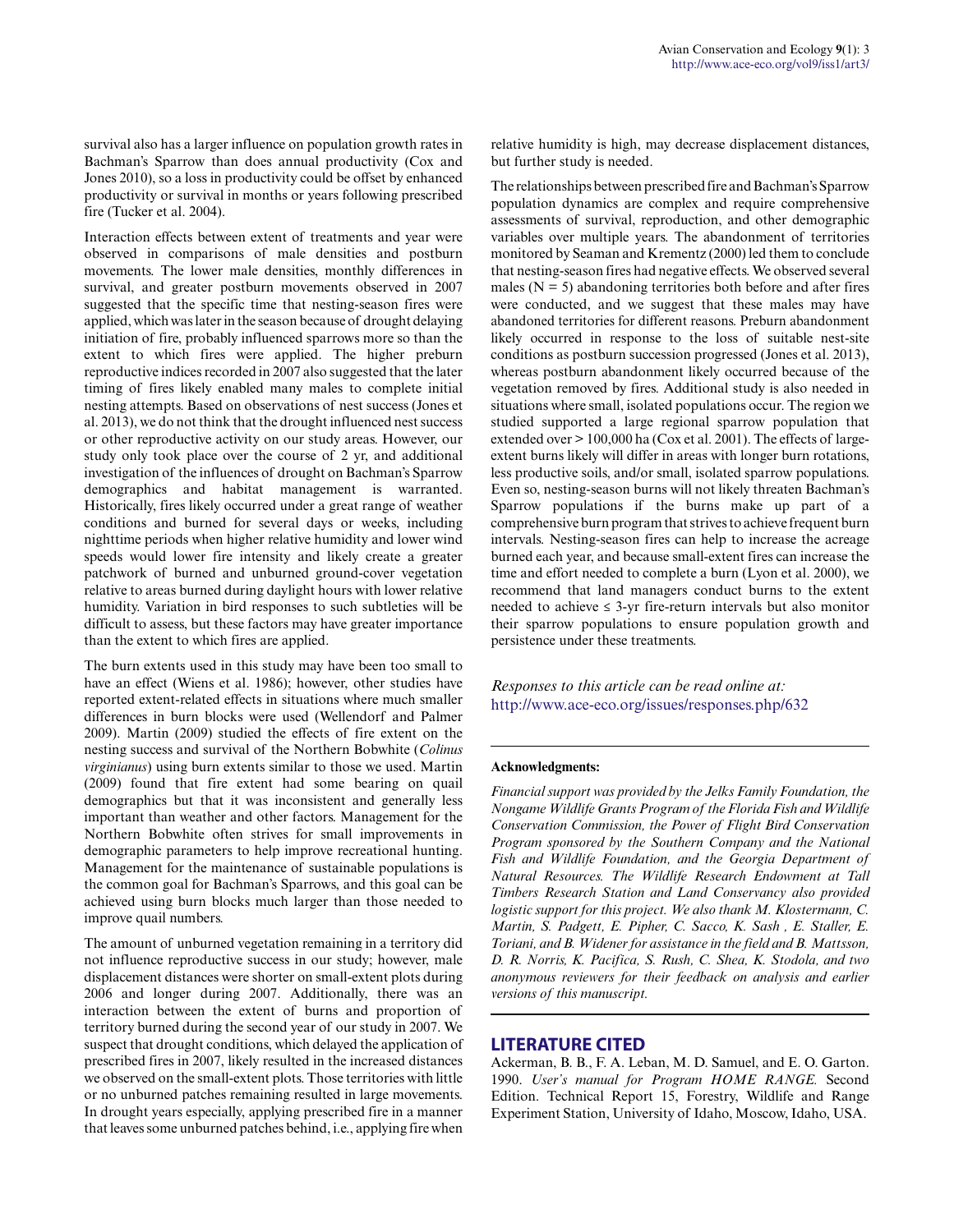Akaike, H. 1973. Information theory and an extension of the maximum likelihood principle. Pages 267-281 *in* B. N. Petrov and F. Csaki, editors. *Second International Symposium on Information Theory.* Akademiai Kiado, Budapest, Hungary.

Ambrose, C. 2001. *Remnants of a forest: mapping and inventory of ground cover in the Red Hills region of south Georgia and north Florida.* Final report to Turner Foundation, Tall Timbers Research Station, Tallahassee, Florida, USA.

Bartram, W. 1791 (1955). *Travels through North and South Carolina, Georgia, east and west Florida.* Dover, New York, New York, USA.

Burnham, K. P., and D. R. Anderson. 2002. *Model selection and multimodel inference: a practical information-theoretic approach.* Springer, New York, New York, USA.

Clewell, A. F. 1985. *Guide to the vascular plants of the Florida Panhandle.* Florida State University Press, Tallahassee, Florida, USA.

Clewell, A. F. 1989. Natural history of wiregrass (*Aristida stricta* Michx. Gramineae). *Natural Areas Journal* 9:223-233.

Cox, J. A., W. W. Baker, and R. T. Engstrom. 2001. Red-cockaded Woodpeckers in the Red Hills region: a GIS-based assessment. *Wildlife Society Bulletin* 29(4):1278-1288.

Cox, J. A., and C. D. Jones. 2007. Home range and survival characteristics of male Bachman's Sparrows in an old-growth forest managed with breeding season burns. *Journal of Field Ornithology* 78:263-269. [http://dx.doi.org/10.1111/j.1557-9263.2007.00113.](http://dx.doi.org/10.1111/j.1557-9263.2007.00113.x) [x](http://dx.doi.org/10.1111/j.1557-9263.2007.00113.x)

Cox, J. A., and C. D. Jones. 2009. Influence of prescribed fire on winter abundance of Bachman's Sparrow. *Wilson Journal of Ornithology* 121:359-365.<http://dx.doi.org/10.1676/07-138.1>

Cox, J. A., and C. D. Jones. 2010. Estimating probabilities of survival of male Bachman's Sparrows from plot-based markresighting, off-plot surveys, and multi-strata models. *Condor* 112:663-669. <http://dx.doi.org/10.1525/cond.2010.100024>

Cox, J. A., and B. Widener. 2008. *Lightning-season burning: friend or foe of breeding birds?* Miscellaneous Publication 17, Tall Timbers Research Station, Tallahassee, Florida, USA.

Drew M. B., L. K. Kirkman, and A. K. Gholson. 1998. The vascular flora of Ichauway, Baker County, Georgia: a remnant longleaf pine/wiregrass ecosystem. *Castanea* 63:1-24.

Duever, L. C. 1989. Research priorities for the preservation, management, and restoration of wiregrass ecosystems. *Natural Areas Journal* 9:214-218.

Dunning, J. B. 2006. Bachman's Sparrow (*Aimophila aestivalis*). *In* A. Poole, editor. *The birds of North America online.* Cornell Lab of Ornithology, Ithaca, New York, USA. [online] URL: <http://bna.birds.cornell.edu/bna/species/038>

Engstrom, R. T., R. L. Crawford, and W. W. Baker. 1984. Breeding bird populations in relation to changing forest structure following fire exclusion: a 15-year study. *Wilson Bulletin* 96:437-450.

Environmental Systems Research Institute (ESRI). 2006. *ArcMap 9.2.* ESRI, Redlands, California, USA.

Glitzenstein, J. S., D. R. Streng, and D. D. Wade. 2003. Fire frequency effects on longleaf pine (*Pinus palustris* P. Miller) vegetation in South Carolina and northeast Florida, USA. *Natural Areas Journal* 23:22-37.

Grizzle, J. E. 1965. The two-period change-over design and its use in clinical trials. *Biometrics* 21:467-480. [http://dx.doi.](http://dx.doi.org/10.2307/2528104) [org/10.2307/2528104](http://dx.doi.org/10.2307/2528104)

Haggerty, T. M. 1994. Nestling growth and development in Bachman's Sparrows. *Journal of Field Ornithology* 64(2):224-231.

Hanski, I., P. Foley, and M. Hassell. 1996. Random walks in a metapopulation: how much density dependence is necessary for long-term persistence? *Journal of Animal Ecology* 65:274-282. <http://dx.doi.org/10.2307/5874>

Hardin, E. D., and White, D. L. 1989. Rare vascular plant taxa associated with wiregrass (*Aristida stricta*) in the southeastern United States. *Natural Areas Journal* 9:234-245.

Hooge, P. N., and B. Eichenlaub. 1997. *Animal movement extension to ArcView Version 1.1 and later.* Alaska Biological Science Center, U.S. Geological Survey, Anchorage, Alaska, USA.

Huffman, J. M. 2006. *Historical fire regimes in southeastern pine savannas.* Dissertation, Louisiana State University, Baton Rouge, Louisiana, USA.

Hurvich, C. M., and C. L. Tsai. 1989. Regression and time series model selection in small samples. *Biometrika* 76:297-307. [http://](http://dx.doi.org/10.1093/biomet/76.2.297) [dx.doi.org/10.1093/biomet/76.2.297](http://dx.doi.org/10.1093/biomet/76.2.297)

Jackson, J. A. 1994. Red-cockaded Woodpecker (*Picoides borealis*). *In* A. Poole, editor. *The birds of North America online.* Cornell Lab of Ornithology, Ithaca, New York, USA. [online] URL:<http://bna.birds.cornell.edu/bna/species/085>

Jones, C. D. 2008. *Response of Bachman's Sparrows (Aimophila aestivalis) to growing-season prescribed fires in longleaf pine savannas of southern Georgia.* Thesis, University of Georgia, Athens, Georgia, USA.

Jones, D. D., L. M. Conner, T. H. Storey, and R. J. Warren. 2004. Prescribed fire and raccoon use of longleaf pine forests: implications for managing nest predation? *Wildlife Society Bulletin* 32:1255-1259. [http://dx.doi.org/10.2193/0091-7648\(2004\)](http://dx.doi.org/10.2193/0091-7648(2004)032[1255:PFARUO]2.0.CO;2) [032\[1255:PFARUO\]2.0.CO;2](http://dx.doi.org/10.2193/0091-7648(2004)032[1255:PFARUO]2.0.CO;2)

Jones, C. D., and J. A. Cox. 2007. Field procedures for netting Bachman's Sparrows. *North American Bird Bander* 32:114-117.

Jones, C. D., J. A. Cox, E. Toriani-Moura, and R. J. Cooper. 2013. Nest-site characteristics of Bachman's Sparrows and their relationship to plant succession following prescribed burns. *Wilson Journal of Ornithology* 125(2):293-300. [http://dx.doi.](http://dx.doi.org/10.1676/12-119.1) [org/10.1676/12-119.1](http://dx.doi.org/10.1676/12-119.1)

Koronkiewicz, T. J., M. K. Sogge, C. Van Riper III, and E. H. Paxton. 2006. Territoriality, site fidelity, and survivorship of Willow Flycatchers wintering in Costa Rica. *Condor* 108:558-570. [http://dx.doi.org/10.1650/0010-5422\(2006\)108\[558:TSFASO\]2.0.](http://dx.doi.org/10.1650/0010-5422(2006)108[558:TSFASO]2.0.CO;2)  $CO;2$ 

Krementz, D. G., and J. S. Christie. 1999. Scrub-successional bird community dynamics in young and mature longleaf pine–